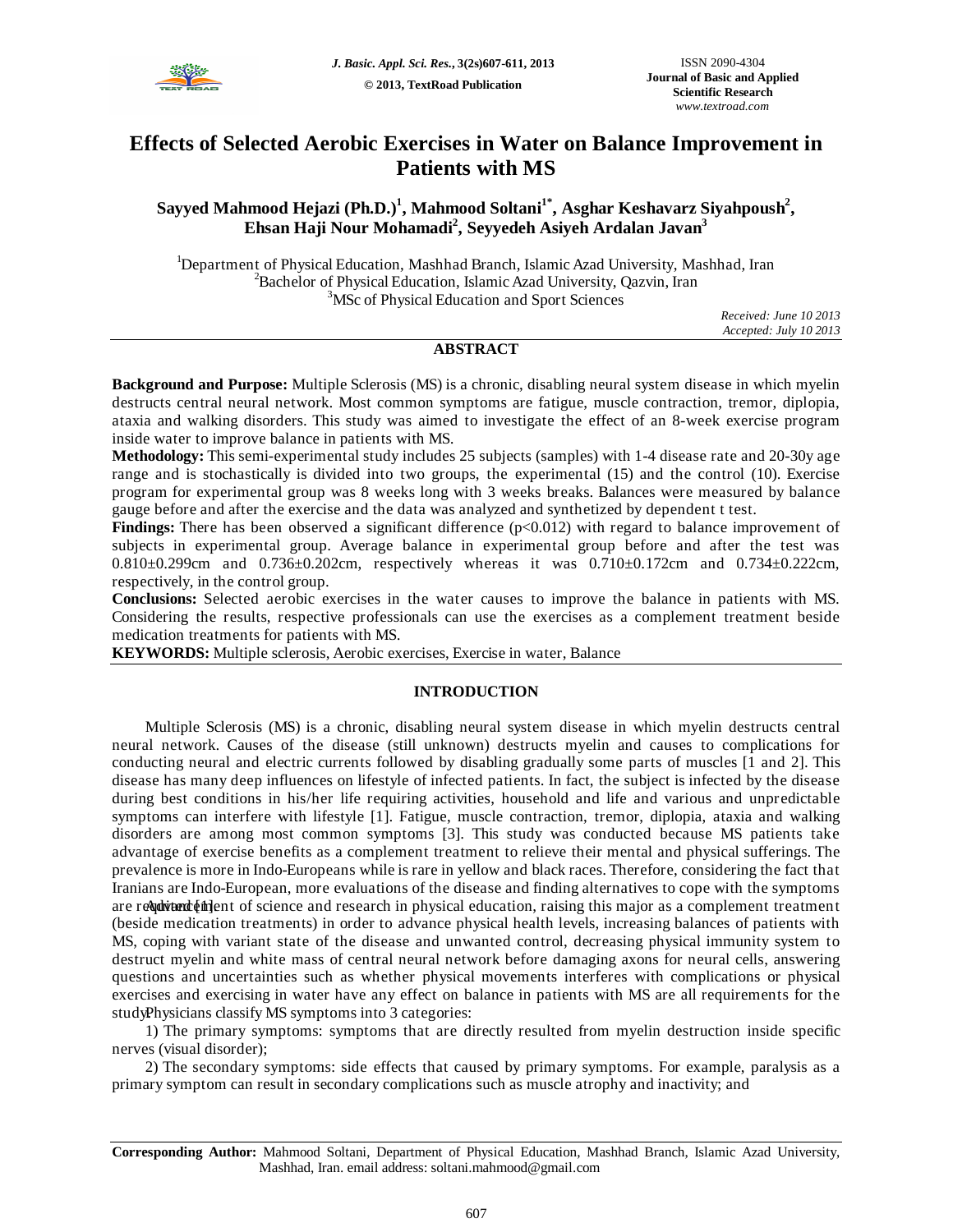3) third hand disorders: mental, social and psychological symptoms which are resulted from primary and secondary symptoms [4]. Because of no decisive treatment, the patients should rely on cures that just decline disease symptoms [5]. In order to reduce disease symptoms, exercise therapy can be used as complement treatment beside medications [6]. Hydrotherapy results in raising physical readiness level via 5 methods: 1) giving more energy to the patient or help patients sleep better; 2) controlling patient's weight; 3) empowering heart muscles; 4) depression decline; and 5) improvement of self-esteem and health for the patient [7].

In this study physical disability scale (1 (mild) to 4 (moderate) disabilities) has been considered by the researcher. Based on WHO definitions, Kurtzke Expanded Disability State Scale (EDSS) is any constraint or disability for normal tasks influencing on lifetime tasks [8]. Based on this scale, the patient rated by EDSS and its visit form have 10 points graded from 0 to 10. A grade between 1 and 4 indicates physical disability but personal independence is in daytime movements and activities. 4.5-9.5 range indicates potential complications in daily activities and movements dependent on medical team or the family. Grade 10 is devoted to death [8].

From 1868, researches on MS patients were initiated by Charcot and it was showed that an aerobic exercise training and movement therapy have no significant effect on balances of patients with MS [9]. In another study on 112 patients with MS, relative improvement in balances of patients with low grade MS was no longer observed [10]. It was indicated in another study there was no improvement after 4-week exercise [11].

Considering positive effect of physical activities on patients with MS, researcher's focus was devoted to the subject that besides medication treats, aerobic exercises inside water for 8 weeks helps patients reduce their symptoms and improve their balance. It is expected that in this study, significant results are evaluated for selected aerobic exercise effects inside water on balances of patients with MS. Finally, the question is whether selected exercise inside water has any effect on balances of patients.

#### **MATERIALS AND METHODS**

The purpose of this study was to investigate effect of a selected aerobic training in water within 48 sessions on the balance of female patients with MS. The study was applied and semi experimental. Considering study constraints, the plan was including pre and post test subjects in two groups, experimental and control and their data was analyzed.

The population in this study was total 100 subjects with MS which was demonstrated by neurologist and all the subjects were encountered with medications with medical case in one of credible private medical centers. Of the population, 25 persons were selected randomly as research sample and based on input measures were divided into two groups. Experimental group included 5 persons and the control 10 persons with average disease duration 1±4y and 25-30y age. Input measures based on which statistical sample was selected and they were participated in hydro-training were:

a) no infection history with cardiovascular disease;

b) no epilepsy history;

c) no history of metabolic disease;

d) no history of mental disease;

e) no history of orthopedic diseases (such as knee pain);

f) the subjects should have physical disability scale between 1 and 4; and

g) minimum 2 months have elapsed from last MS attack.

One day before initiating training and exercising program, the subjects came together in respective place and after some explanations about how to train and exercise, intensity and frequencies in every session, control and experimental groups participated in pre-test. In this stage, balance test was measured by the author using balance gauge and EDSS was measured and recorded by neurologist.

Training program for experimental group was duration of 8-week aerobic activity 3 sessions a week with 40%-50% of maximum heart rate intensity. Heart rate was measured by polar clock within the training. After training stage in every stage of post-test, balance test and EDSS were achieved by both groups and the results were synthetized and analyzed. It should be noted that both groups consumed medications during training.

Measurement tool and methods were:

1) Balance test by balance gauge (Metal Satrap Engineering Design Company). Stability and physical state measurement tool measures and analyzes directly physical oscillations based on static level reaction relative to forces applied from center of gravity changes. Its applications are body balance measurement, analyses for balance-related diseases, sport trainings and exercises and investigations about fall possibilities in elderlies.

2)Kurtzke's EDSS questionnaire. It measures various states and functions of central neural network. Measurements include performance of pyramidal, cerebellar, brainstem, sensational, bowel and bladder, visual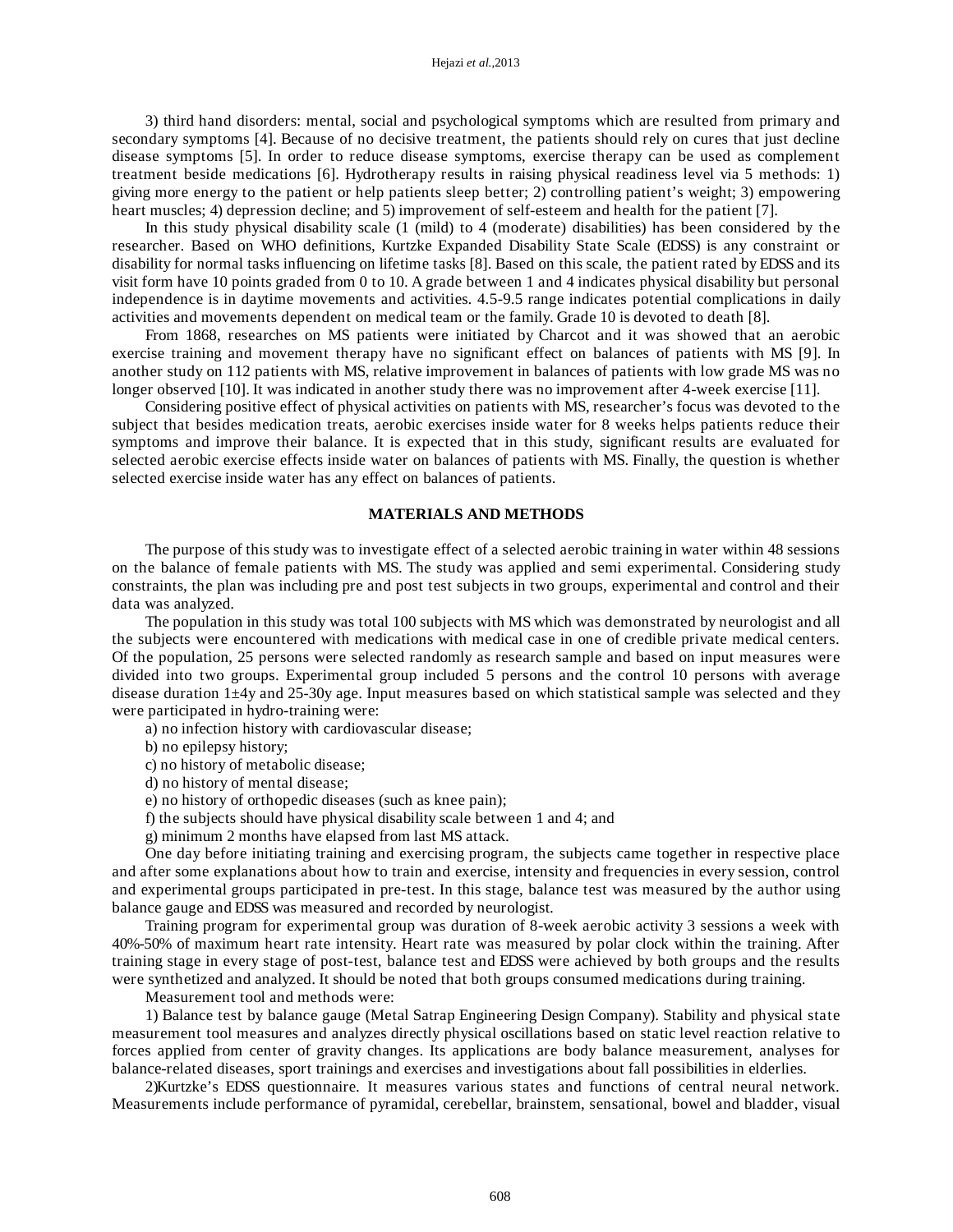cerebral tract systems. So, it gives grade 0-10 to patients with MS (depending on damages on central neural network). The more the grade, the more is the damages.

Kurtzke EDSS test stability was confirmed [8]. Descriptive statistics has been used to show percentages, averages, SDs and diagrams and t test was used to evaluate intragroup effects. All statistics and calculations were conducted by SPSS software. It should be noted that pretests had no significant difference in both experimental and control groups. Significance level was at 0.05.

At first, the data related to experimental group and control group about disease duration, MS type and the type of medications were investigated. During disease duration analyses it was recognized that average disease duration of research samples was 1±4 years (Table 1).

Also, in this study, most common type of disease was of recurrent-improved type (84%) and the medications most consumed were immunity system retarding medications (Tables 2 and 3).

Findings

Selected aerobic trainings in water have significant effects on improvement of balances of patients with MS. In Tabled 4 and 5, statistical factors for balance variable in experimental and control groups are provided for pre and post trainings.

As seen, average balance in experimental group in pretest is 0.810cm and in posttest 0.736cm while they are 0.710cm and 0.743cm, respectively, for control group. As can be seen, average and generally statistical factors of balance variable are relatively different for (control and experimental) MS patients. Significance of this difference is shown in Table 6.

Because observed significance level is  $p=0.302$ , therefore, difference of balance variable was no longer significant between two groups based on which both experimental and control groups have the same states regard to balance. Effects of selected aerobic trainings in water on balance variable in both control and experimental groups are observed in Table 7.

According to Table 7, p=0.204 in control group and p=0.037 in experimental group. Therefore, there is no significant difference in control group between average balance pre and posttests while this difference is at 0.05% significance in experimental group. Based on these it has been concluded that selected aerobic trainings (hydro-trainings) significantly improve balance variable in experimental group and these trainings and exercises can improve average 0.123 balance in mentioned group.

| <b>Table 1: Frequency distribution according to</b><br>disease duration |                         |               |  |  |  |
|-------------------------------------------------------------------------|-------------------------|---------------|--|--|--|
| <b>Duration</b>                                                         | <b>Number</b>           | $\frac{0}{0}$ |  |  |  |
| $1 - 2$                                                                 | 8 exp.<br>3 cont.       | 44            |  |  |  |
| $3-4$                                                                   | $1 \exp$ .<br>4 cont.   | 20            |  |  |  |
| $5-6$                                                                   | $3 \exp$ .<br>$2$ cont. | 20            |  |  |  |
| $7 - 8$                                                                 | $2 \exp$ .<br>1 cont.   | 12            |  |  |  |
| $9 - 10$                                                                | $1 \exp.$<br>$0$ cont.  |               |  |  |  |

| <b>Table 2: Frequency distribution based on</b> |               |               |  |  |  |
|-------------------------------------------------|---------------|---------------|--|--|--|
| medication types                                |               |               |  |  |  |
| <b>Medication</b>                               | <b>Number</b> | $\frac{0}{0}$ |  |  |  |
| Symptomatic                                     | 4 exp.        | 16            |  |  |  |
| treatment                                       | $0$ cont.     |               |  |  |  |
| <b>Retarding</b>                                | $7 \exp$ .    | 64            |  |  |  |
| <b>Immunity system</b>                          | 9 cont.       |               |  |  |  |
| <b>Suppressor</b>                               | 4 exp.        | 16            |  |  |  |
| <b>Immunity</b> system                          | 1 cont.       |               |  |  |  |
| $7 - 8$                                         | $2 \exp$ .    | 12            |  |  |  |
|                                                 | 1 cont.       |               |  |  |  |
| $9-10$                                          | $1 \exp.$     |               |  |  |  |
|                                                 | $0$ cont.     |               |  |  |  |

**Table 3: Frequency distribution of patients based on MS**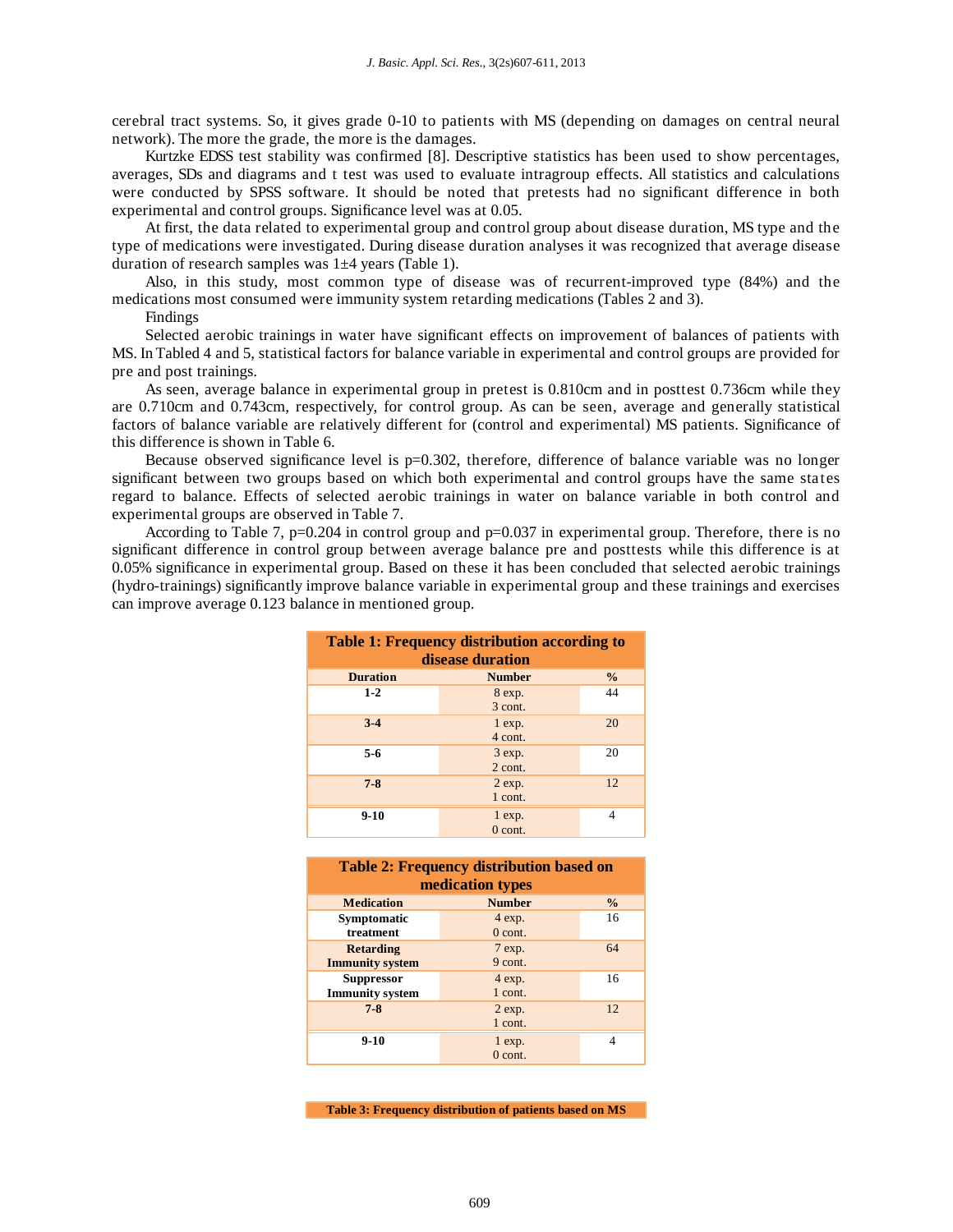#### Hejazi *et al.,*2013

| types                           |                               |               |  |  |  |
|---------------------------------|-------------------------------|---------------|--|--|--|
| <b>MS</b> type                  | <b>Number</b>                 | $\frac{0}{0}$ |  |  |  |
| Recurrent-improved              | 12 exp.<br>9 cont.            | 84            |  |  |  |
| <b>Primary progressive</b>      | $2 \exp$ .<br>$0$ cont.       | 8             |  |  |  |
| <b>Secondary</b><br>progressive | $\frac{1}{1}$ exp.<br>1 cont. |               |  |  |  |

| Table 4: Statistical properties of balance variable in experimental and control groups<br>based on pre-trainings |               |       |       |              |                         |                       |                         |
|------------------------------------------------------------------------------------------------------------------|---------------|-------|-------|--------------|-------------------------|-----------------------|-------------------------|
| Group                                                                                                            | <b>Number</b> | Min.  | Max.  | Mean(SD)     | <b>First</b><br>quarter | <b>Second quarter</b> | <b>Third</b><br>quarter |
| Control                                                                                                          | 10            | 0.540 | 1.007 | 0.710(0.172) | 0.577                   | 0.672                 | 0.834                   |
| <b>Experimental</b>                                                                                              | 15            | 0.360 | 1.310 | 0.810(0.299) | 0.578                   | 0.683                 | 1.127                   |

| Table 5: Statistical properties of balance variable in experimental and<br>control groups based on post-trainings |               |       |       |              |                         |                       |                         |
|-------------------------------------------------------------------------------------------------------------------|---------------|-------|-------|--------------|-------------------------|-----------------------|-------------------------|
| Group                                                                                                             | <b>Number</b> | Min.  | Max.  | Mean(SD)     | <b>First</b><br>quarter | <b>Second quarter</b> | <b>Third</b><br>quarter |
| <b>Control</b>                                                                                                    | 10            | 0.543 | 1.160 | 0.743(0.222) | 0.577                   | 0.643                 | 0.979                   |
| <b>Experimental</b>                                                                                               | 15            | 0.432 | 1.067 | 0.736(0.202) | 0.577                   | 0.680                 | 0.967                   |

| Table 6: Comparison of averages in both experimental and control groups before<br>selected aerobic trainings in water |       |       |                    |          |        |       |
|-----------------------------------------------------------------------------------------------------------------------|-------|-------|--------------------|----------|--------|-------|
| $\blacksquare$                                                                                                        |       |       | <b>Differences</b> |          | DoF    |       |
| <b>Before</b>                                                                                                         | 5.189 | 0.032 | $-0.099$           | $-1.056$ | 22.627 | 0.302 |

| Table 7: Comparison of averages in both experimental and control groups before and after selected aerobic trainings in<br>water |                                  |                          |          |     |       |  |
|---------------------------------------------------------------------------------------------------------------------------------|----------------------------------|--------------------------|----------|-----|-------|--|
| Group                                                                                                                           | <b>Average of</b><br>differences | <b>SD</b> of Differences |          | DoF |       |  |
| Control                                                                                                                         | $-0.033$                         | 0.076                    | $-1.370$ |     | 0.302 |  |

#### **DISCUSSIONS**

**Experimental** 0.0733 0.123 2.311 14 0.302

Outside of the country many researches have been conducted on influence of training in the water on MS patients but they have been investigated rarely in Iran. EDSS scale is in 1-4 range and this distribution is accounted as a limitation of the study. Having no male subjects is because they were rare. From 20-50y age range and hidden disease among some patients vie points, research subjects constrained to 25 persons.

a) Controllable limitations: activity level, controlling degree of warmth and cold water and environment using facilities; and

b) Uncontrollable limitations: in spite of required recommendations for the subjects, factors like feed, mental and family problems, medication type, MS type and disease duration were among uncontrollable limitations.

#### **Conclusions**

With regard to the results of the study, trainings and exercises cause to relatively improve balance of with MS and it could average improve 0.073cm balance variable such that this change in patients is very This result is confirmed by Rosave (2004) [11] studies and is against With et al. (1994) [12], DeBolt (2004) [9], Wiles (2001) [10] and Lord (1948) [13] studies. The cause of improving balance of patients in this study could be selected aerobic trainings in water and 8-week duration. Therefore, conducting these trainings in water with to overweight and monitoring the trainings seems required for the patients because it is appropriate for physical limitations, having no balance and also walking imbalance among the patients. So, personal weight is decreased in water and this causes to better conduct training and exercise programs. Also, water resistance patient balance from all sides. Whereas one of basic problems of these patients is when body temperature this temperature increase interferes with sending neural messages and it changes patient conditions and disability. Water (as a resistant to increase temperature) can prevent increasing body temperature. This causes